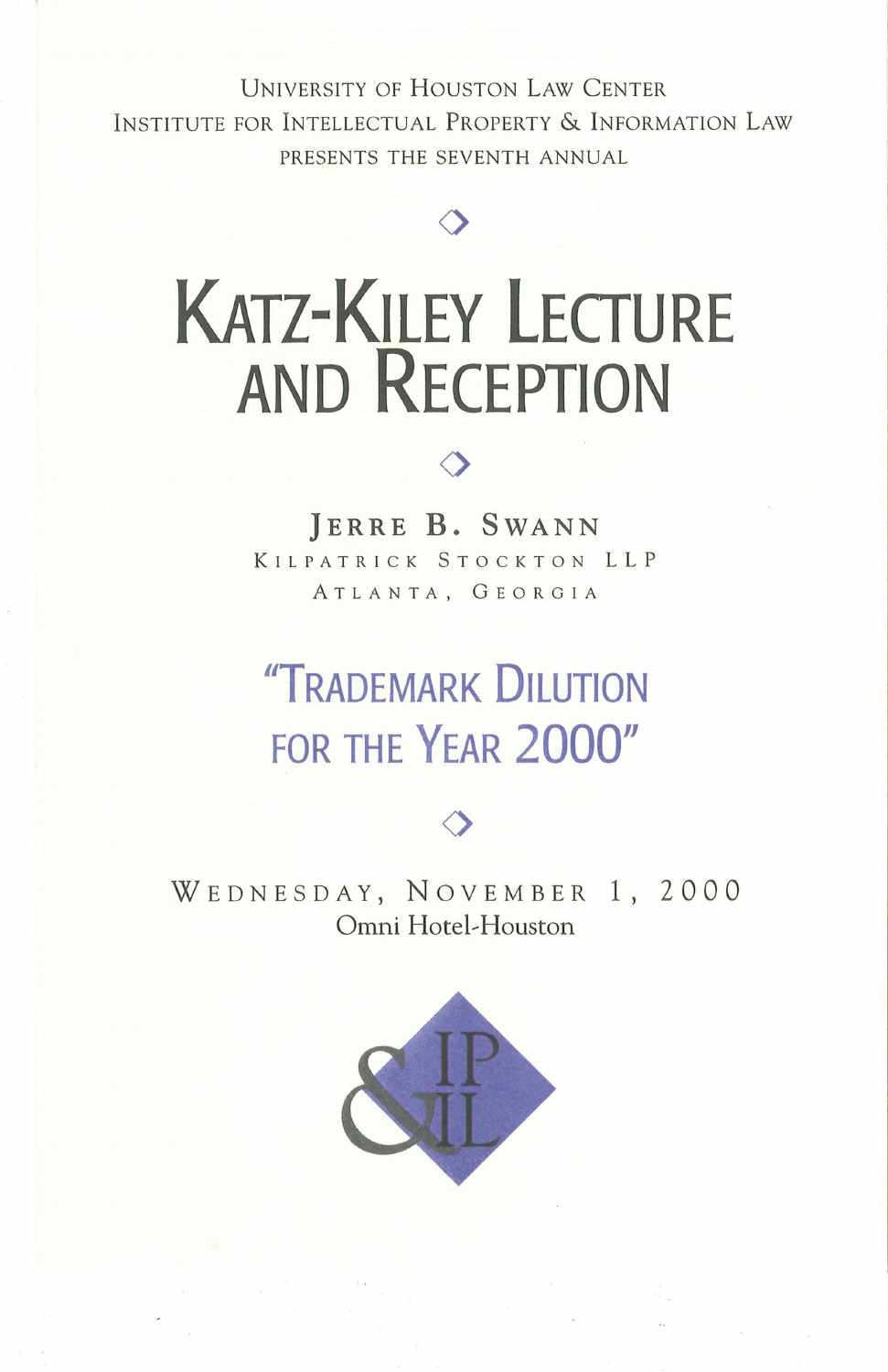

**ERRE B. SWANN is a nationally recog-**<br>nized expert in trademark litigation.<br>He is a partner in the prestigious Atlanta nized expert in trademark litigation.

law firm of Kilpatrick Stockton LLP, where he is the senior litigator in the Intellectual Property Group. Swann devotes his practice to the litigation of trademark and unfair competition claims, both locally and nation~ ally, and has been lead counsel on behalf of many major companies, including Adidas,

Anheuser~ Busch, BellSouth, Chrysler, Delta Airlines, General Mills, Harley~Davidson and IMAX.

Swann has authored numerous law review articles in the trademark field, including *Genericism Rationalized,* 89 TRADEMARK REPORTER 639 (1999), which emphasizes the need for rethinking genericism in a mod~ ern context and rationalizing it with forces that now facilitate competition; and *An Intuitive Approach to Dilution,* 89 TRADEMARK REPORTER 907 (1999), which adapts dilution principles, developed in the 1920s, to the realities of modern trademarks and marketing, and develops the critical factors that should be used as guidelines in resolving dilution claims.

Swann speaks at numerous local and national seminars and has served as a director of the International Trademark Association and as the Domestic Articles Editor and Editor~in~Chief of The TRADEMARK REPORTER. He is currently a member of International Trademark Association's *Brief Amicus* Committee.

Following graduation from Harvard Law School, Swann clerked for the Honorable Dudley B. Bonsal in the Southern District of New York. He is named in "The Best Lawyers in America" as a leading figure in Intellectual Property Law.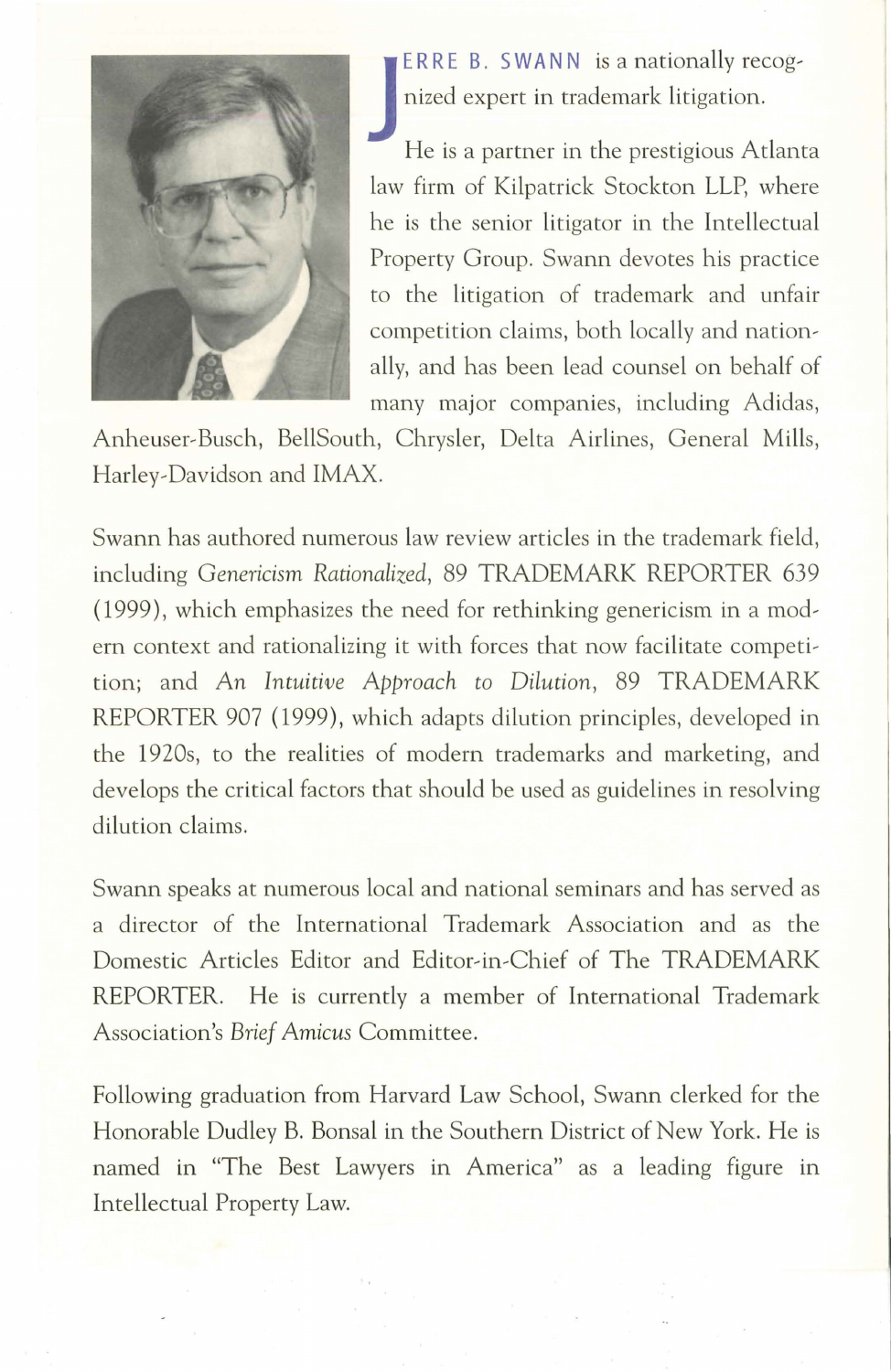THE INSTITUTE FOR INTELLECTUAL PROPERTY & INFORMATION LAW AT THE UNIVERSITY OF HOUSTON LAW CENTER

*is pleased to announce the seventh annual* 

## **KATZ-KILEY LECTURE AND RECEPTION**

]ERRE B. SWANN KILPATRICK STOCKTON LLP ATLANTA, GEORGIA

 $\Diamond$ 

## **"Trademark Dilution for the Year 2000"**

 $\Diamond$ 

WEDNESDAY, NOVEMBER 1, 2000

6:00 P.M.

OMNI HOTEL-HOUSTON PALM COURT

 $\Diamond$ 

KINDLY R S VP BY MONDAY, OCTOBER 30, 2000 to 713. 743.2180 or pjanicke@uh.edu